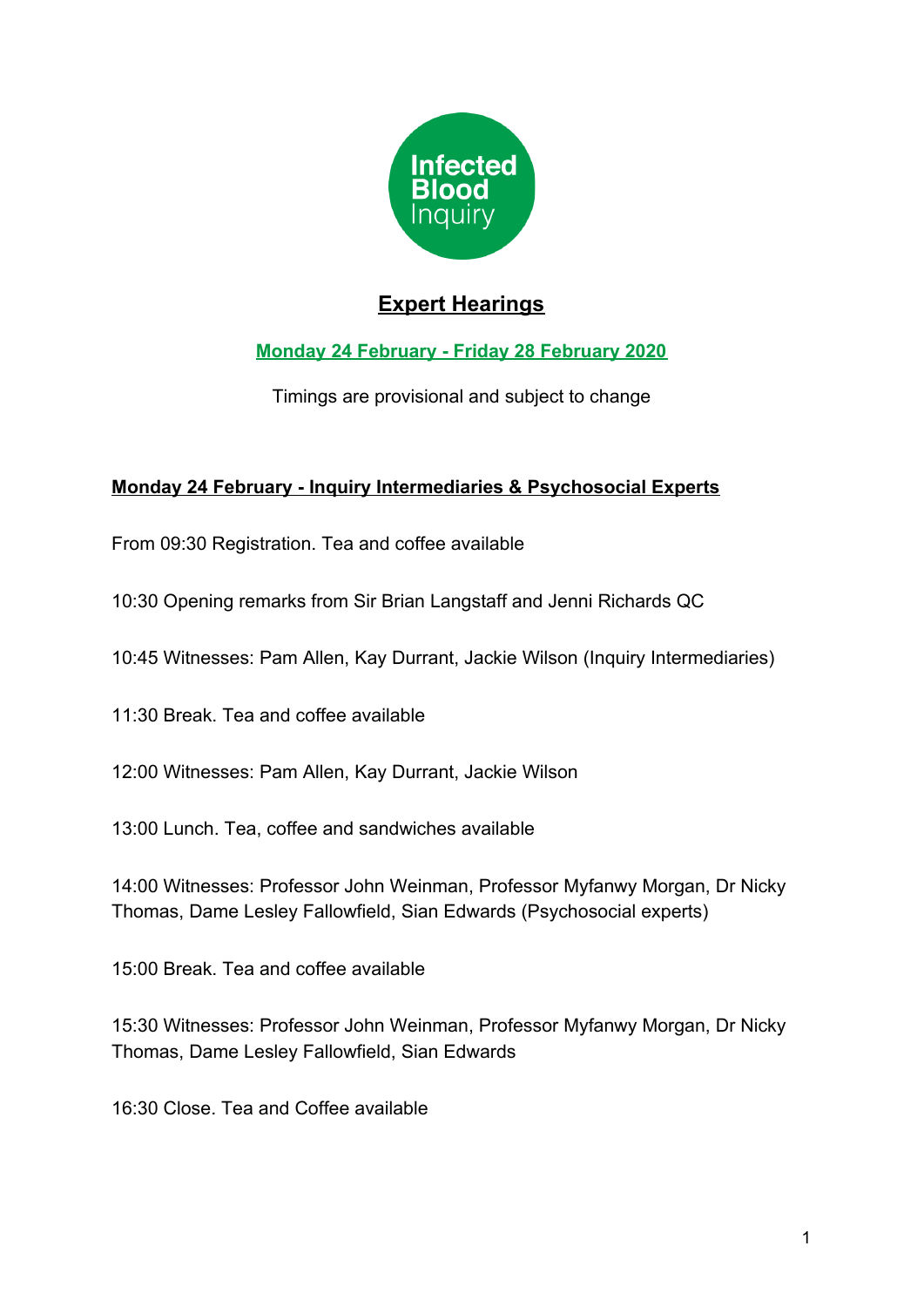#### **Tuesday 25 February - Psychosocial Experts**

From 09:30 Registration. Tea and coffee available

10:30 Witnesses: Professor John Weinman, Professor Myfanwy Morgan, Dr Nicky Thomas, Professor Deborah Christie, Dame Lesley Fallowfield, Sian Edwards

11:30 Break. Tea and coffee available

12:00 Witnesses: Professor John Weinman, Professor Myfanwy Morgan, Dr Nicky Thomas, Professor Deborah Christie, Dame Lesley Fallowfield, Sian Edwards

13:00 Lunch. Tea, coffee and sandwiches available

14:00 Witnesses: Professor John Weinman, Professor Myfanwy Morgan, Dr Nicky Thomas, Professor Deborah Christie, Dame Theresa Marteau, Dame Lesley Fallowfield, Sian Edwards

15:00 Break. Tea and coffee available

15:30 Witnesses: Professor John Weinman, Professor Myfanwy Morgan, Dr Nicky Thomas, Professor Deborah Christie, Dame Theresa Marteau, Dame Lesley Fallowfield, Sian Edwards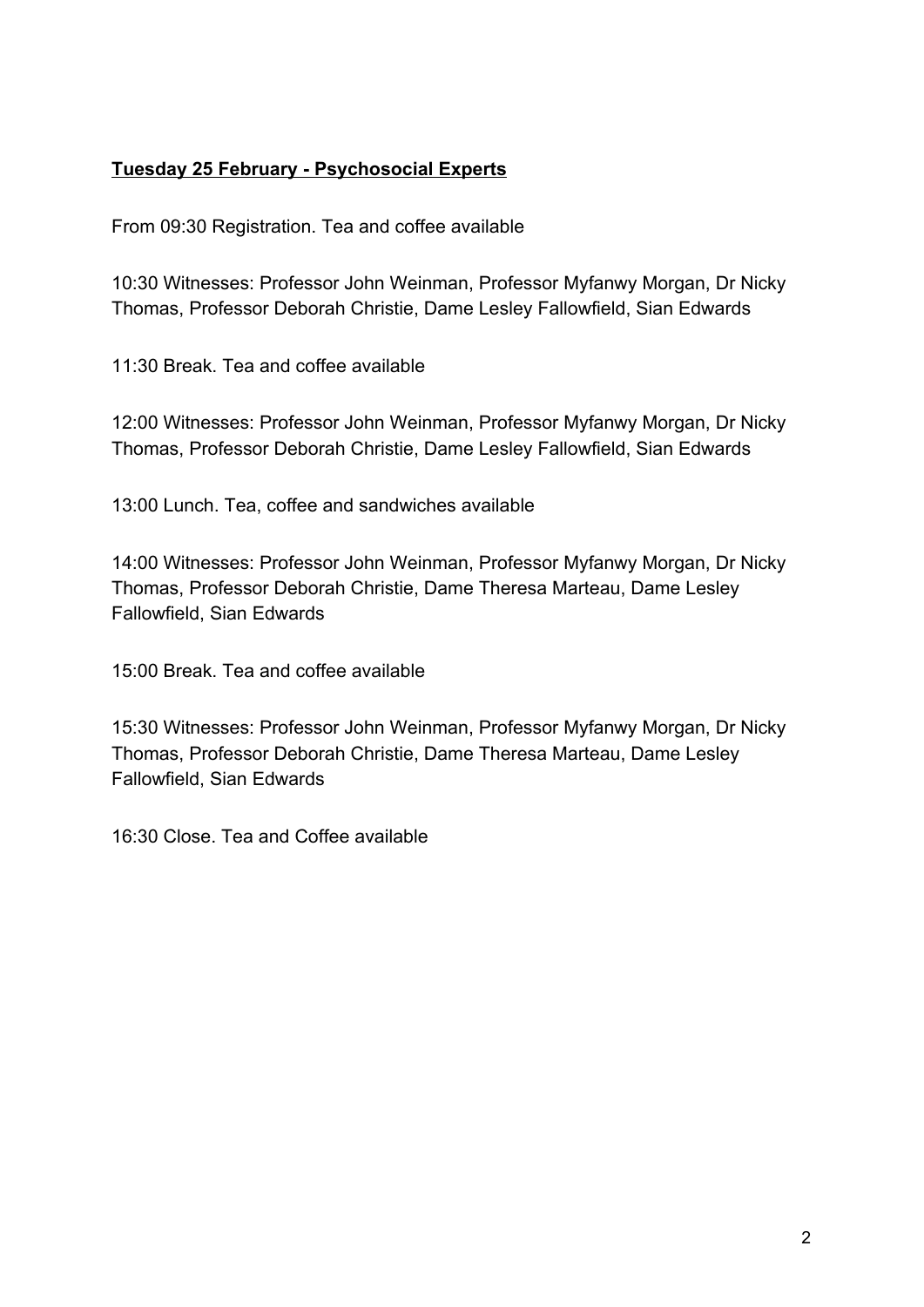#### **Wednesday 26 February - Hepatitis Experts**

From 09:30 Registration. Tea and coffee available

10:30 Professor Graham Cooke, Professor John Dillon, Dr Katie Jeffery, Dr Scott Jamieson, Dr Aileen Marshall

11:30 Break. Tea and coffee available

12:00 Professor Graham Cooke, Professor John Dillon, Dr Katie Jeffery, Dr Scott Jamieson, Dr Aileen Marshall

13:00 Lunch. Tea, coffee and sandwiches available

14:00 Professor Graham Cooke, Professor John Dillon, Dr Katie Jeffery, Dr Scott Jamieson, Dr Aileen Marshall

15:00 Break. Tea and coffee available

15:30 Professor Graham Cooke, Professor John Dillon, Dr Katie Jeffery, Dr Scott Jamieson, Dr Aileen Marshall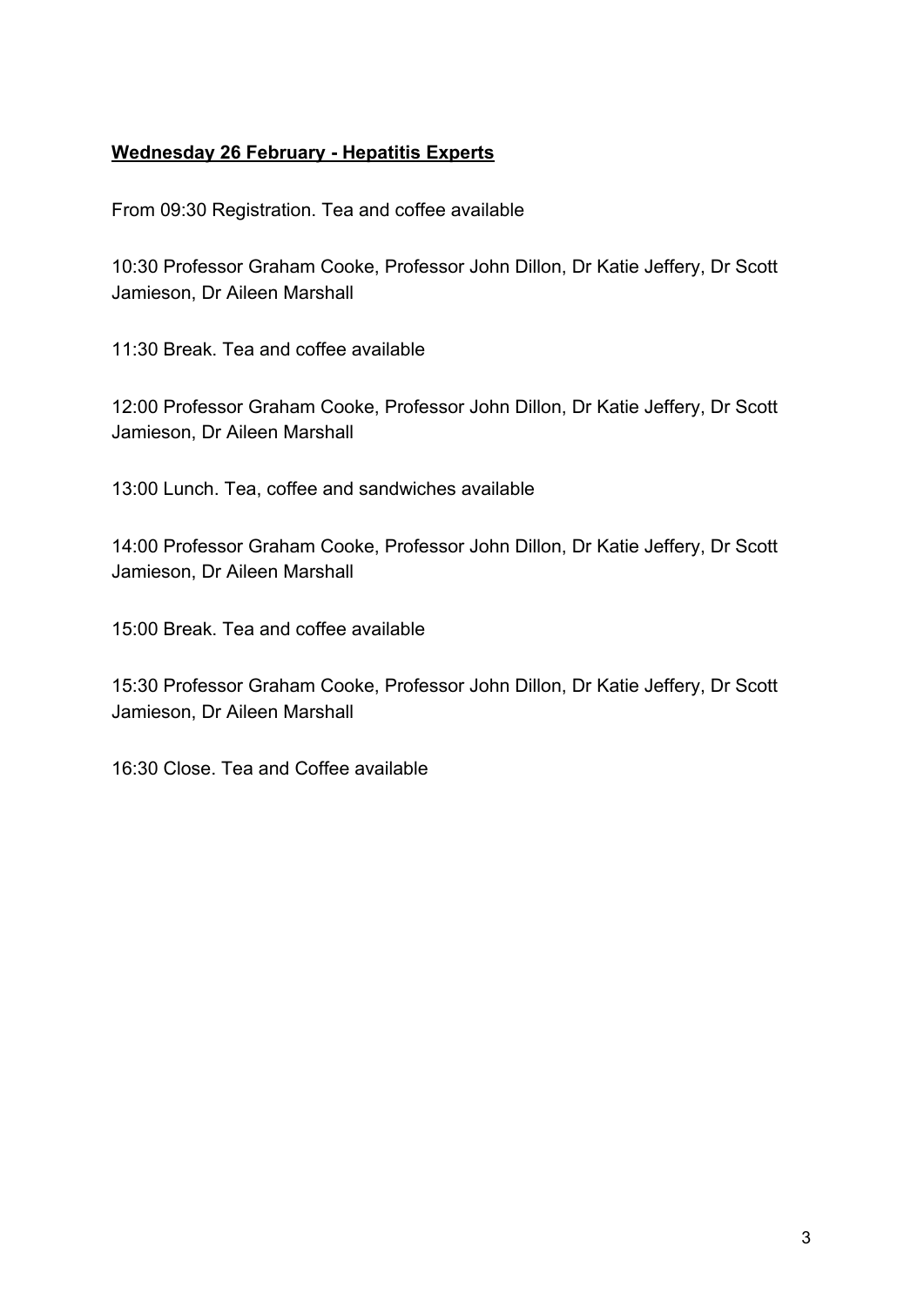#### **Thursday 27 February - HIV Experts**

From 09:30 Registration. Tea and coffee available

10:30 Professor Jane Anderson, Dr Ian Williams, Dr David Johnston, Professor Graham Cooke, Sian Edwards, Dr Gareth Tudor-Williams

11:30 Break. Tea and coffee available

12:00 Professor Jane Anderson, Dr Ian Williams, Dr David Johnston, Professor Graham Cooke, Sian Edwards, Dr Gareth Tudor-Williams

13:00 Lunch. Tea, coffee and sandwiches available

14:00 Professor Jane Anderson, Dr Ian Williams, Dr David Johnston, Professor Graham Cooke, Sian Edwards, Dr Gareth Tudor-Williams

15:00 Break. Tea and coffee available

15:30 Professor Jane Anderson, Dr Ian Williams, Dr David Johnston, Professor Graham Cooke, Sian Edwards, Dr Gareth Tudor-Williams